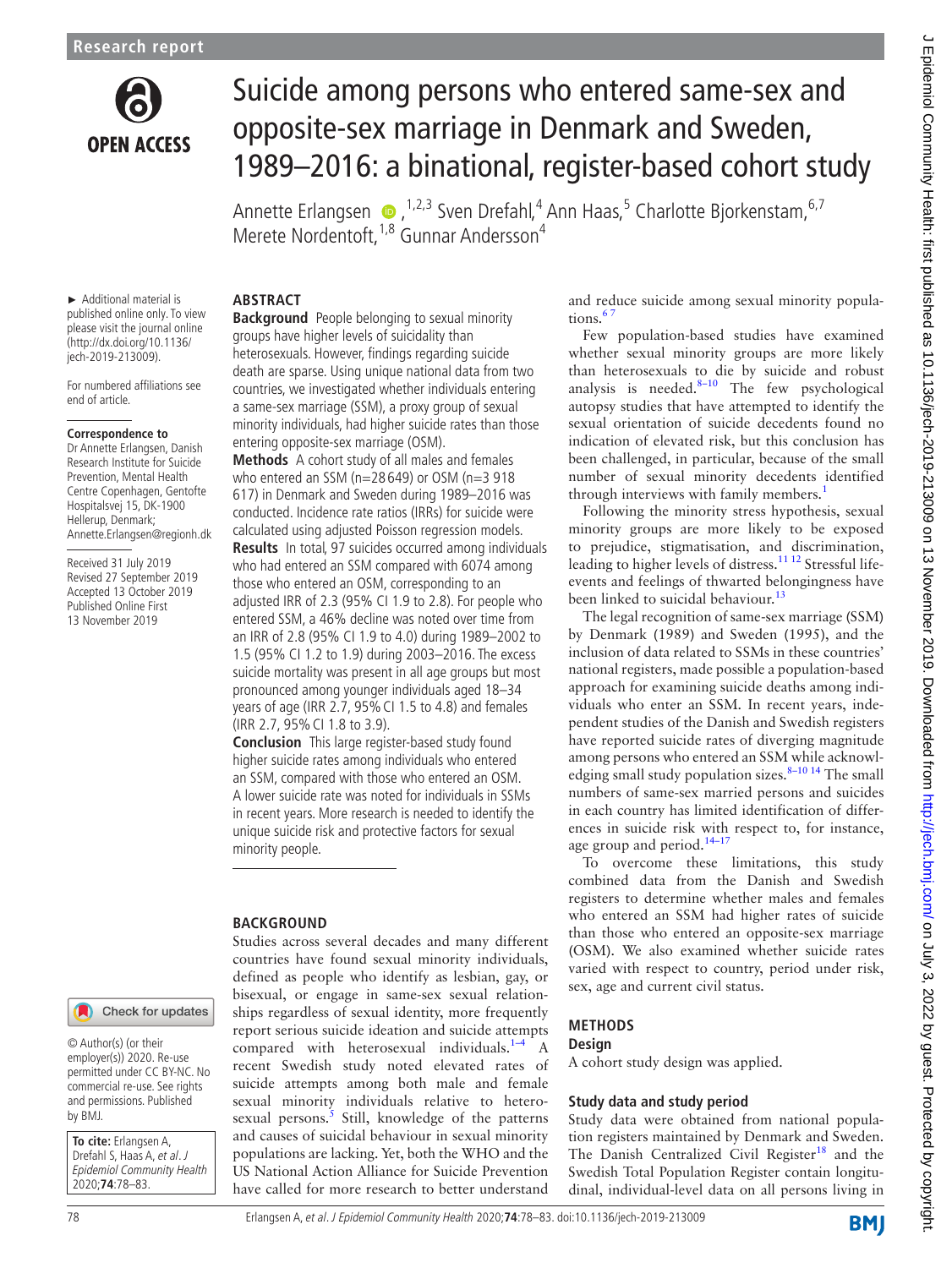the country, including date of birth and dates of any changes to civil status. Information on causes of death was obtained from the Danish and Swedish Cause of Death Registers. The unique personal identifier that is available in both countries allows individual-level data to be linked across registers.<sup>19 20</sup>

Data from the two countries were obtained for a period beginning with the date when same-sex unions were first legally recognised, which was in 1989 for Denmark and 1995 for Sweden. For both countries, the study period covers 1 January 1989–31 December 2016.

#### **Study participants and follow-up**

Study participants consisted of all individuals in Denmark and Sweden who were 18 years or older and entered marriage during the study period. All participants who entered a new marriage were included as of the date they entered marriage, irrespective of whether their previous marital status was never married, divorced, or widowed. Based on information listed in the civil registers, individuals were placed into one of two studied types of marriage, that is, SSM or OSM.

Using longitudinal data on changes in civil status, the participants current civil status was updated during follow-up with respect to divorce or widowhood as well as subsequent remarriage. We also accounted for participants who switched between types of marriage, that is, SSM or OSM. End of follow-up occurred on: (1) participant's date of emigration, (2) participant's date of death, or (3) the end of study on 31 December 2016, whichever happened first.

## **Outcomes**

The primary outcome of interest was suicide as recorded in the Cause of Death Registers in Denmark and Sweden using the following codes from the International Classification of Diseases (ICD): ICD-8: E950-959; ICD-9: E950-959; or ICD-10: X60-X84. It has been suggested that suicide might be under-recorded,<sup>[21](#page-5-9)</sup> and Swedish researchers tend to include injuries of undetermined intent (ICD-9: E980-989; ICD-10: Y10-Y34) when studying suicide death.<sup>22</sup> This category was implemented in Denmark in 1994 and in Sweden in 1995. The category of 'undetermined death' is used more frequently in Sweden than Denmark. $^{23}$  $^{23}$  $^{23}$  As a secondary outcome, suicide and deaths by undetermined intent were merged into one measure in order to account for any differences in registration practices between the two countries.

## **Covariates**

The following covariates were examined: *country* (Denmark, Sweden), *period* (1989–2002, 2003–2016), *sex* (males, females), *age group* (18–34, 35–64, 65+) and *current civil status* (married, divorced/widowed). The covariates were updated with the accuracy of a month.

## **Statistical analysis**

Incidence rates per 100000 person-years were calculated based on the number of suicide events and person-months at risk. Poisson regressions were fitted to calculate incidence rate ratios (IRRs) of suicide among males and females who entered SSM versus OSM with 95% CIs. Unadjusted and adjusted regression analyses were carried out in addition to interaction models. We adjusted for country, period, sex, age group and current civil status in the multivariate analyses. There were no missing data. The statistical analyses were carried out using SAS V.9.4.

### **Results**

Over the entire follow-up, 28649 (0.7%) individuals entered or re-entered an SSM and 3918617 (99.3%) an OSM. In all, 13442 males (mean age 40.6 years, SD 11.8) and 15207 females (mean age 36.2 years, SD 9.6) entered or re-entered an SSM while 1973388 males (mean age 36.2 years, SD 10.3) and 1945229 females (mean age 33.5 years, SD 9.8) entered or re-entered an OSM. Data from Denmark and Sweden were merged prior to analysis, they covered more than 52million person-years. This included 320427 person-years for people living in an SSM (0.6%) and 52244886 person-years for OSM (99.4%).

In total, 6171 suicide deaths were recorded. Among the 28649 individuals in an SSM, 97 (0.3%) died by suicide, compared with 6074 (0.2%) of the 3918617 individuals in an OSM. The secondary outcome, suicide and undetermined intent, accounted for 7414 deaths; 13% more deaths in Denmark than the outcome restricted to suicides while a 27% difference was noted for Sweden.

Males who entered SSM had a suicide rate of 41.7 (95% CI 34.1 to 49.4) per 100000 person-years, compared with 16.8 (95% CI 16.8 to 16.9) per 100000 person-years among those in an OSM. Females who had entered an SSM had a rate of 18.1 (95% CI 12.7 to 23.4) per 100000 person-years, while those in an OSM had a rate of 6.5 (95% CI 6.4 to 6.5) per 100000 person-years. The distribution of person-years differed between SSM and OSM with respect to the examined covariates, hence adjusted analyses were called for ([table](#page-2-0) 1). A 2.3-fold (95%CI 1.9 to 2.8) higher rate of suicide was found for people who had entered SSM than for people who had entered OSM when adjusting for differences related to country, calendar years, sex, age and current civil status ([online supplementary figure 1](https://dx.doi.org/10.1136/jech-2019-213009)). A 2.3-fold (95%CI 1.9 to 2.7) higher rate was also noted with respect to deaths by suicide and undetermined intent.

During the follow-up period, the suicide rate ratio of persons entering an SSM was found to be reduced by 46% ([figure](#page-3-0) 1). In the period 1989–2002, the IRR for persons who entered an SSM was 2.78 (95% CI 1.93 to 3.99), compared with 1.50 (95% CI 1.17 to 1.91) in 2003–2016. For persons who had entered OSM, the reduction was 28% from the reference level of 1.0 in 1989– 2002 to an IRR of 0.72 (95% CI 0.68 to 0.76) in 2003–2016.

Among persons who entered SSM, males had a 2.1-fold higher rate than females (males IRR 5.5, 95%CI 4.3 to 7.0 vs females IRR 2.7, 95%CI 1.8 to 3.9). Among people who entered an OSM, a 2.6-fold difference was found between the sexes (males IRR 2.6, 95%CI 2.5 to 2.7 vs females IRR 1.0, ie, the reference category).

Across all age groups, a higher suicide rate was noted among people in SSM than in OSM. Younger adults, aged 18–34 years, who had entered an SSM had an IRR of 2.7 (95% CI 1.5 to 4.8) when compared with those who had entered an OSM (IRR 1.0, ie, the reference category). However, this estimate was based on relatively few observations. For people aged 35–64 years, a 2.2 fold higher rate of suicide was noted among those of SSM when compared with those of OSM (IRR 4.0, 95%CI 3.2 to 5.1 vs IRR 1.8, 95%CI 1.7 to 2.0). For those aged 65 and above, a 2.5-fold higher rate was noted among SSM (IRR 6.6, 95%CI 3.9 to 11.2 vs IRR 2.6, 95%CI 2.3 to 2.9). When assessing people in an SSM, we found that older adults had a higher suicide rate (IRR 2.8, 95%CI 1.3 to 6.1) than young persons (IRR 1.0, ie, the reference category).

With respect to being married, persons who were currently in an SSM had a 2.3-fold higher suicide rate (95%CI 1.8 to 2.9) than those currently in an OSM (IRR 1.0, ie, the reference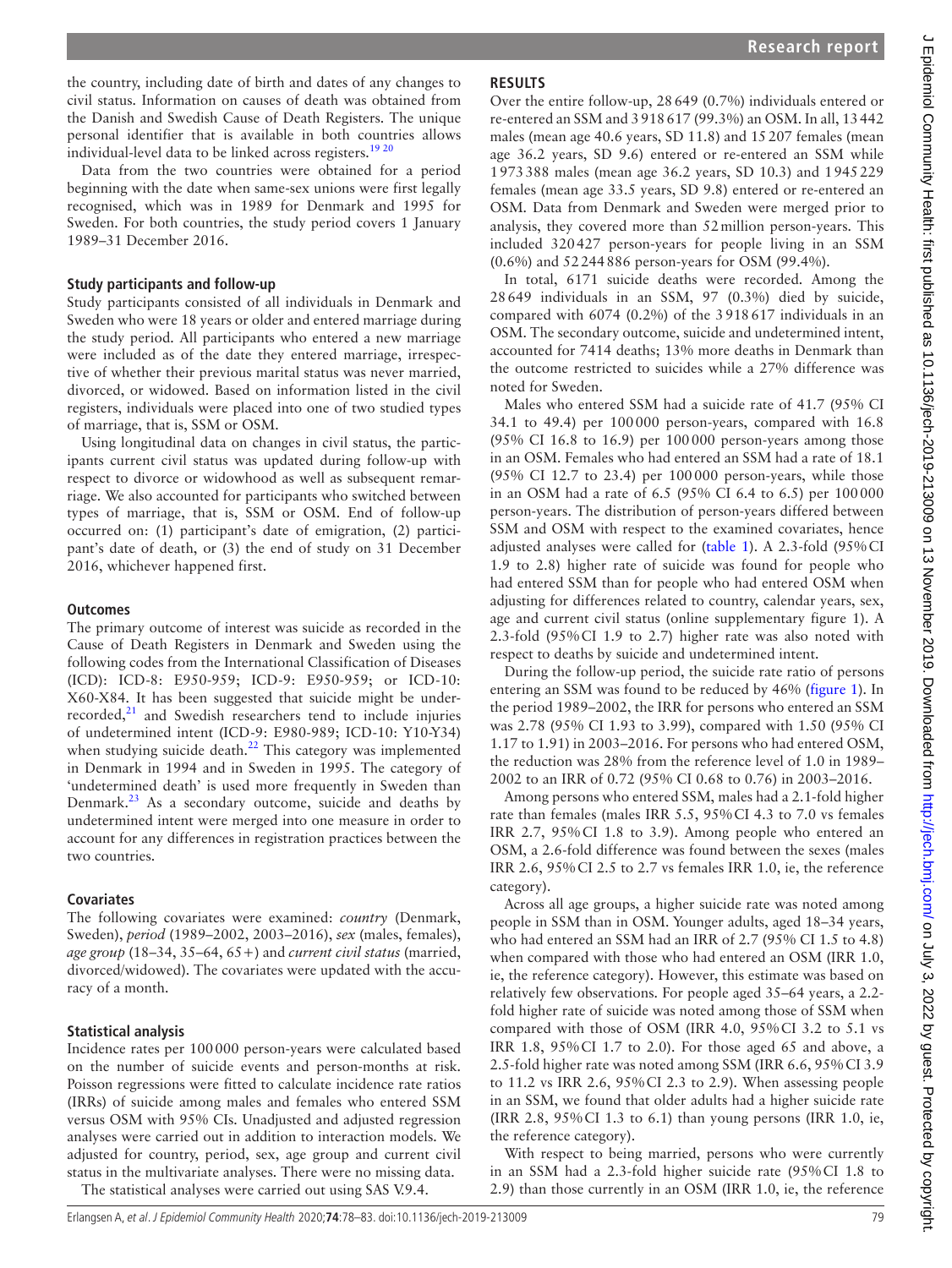<span id="page-2-0"></span>

| Table 1<br>Distribution of person-years at risk |                   |               |                   |               |                                    |  |  |  |  |  |  |
|-------------------------------------------------|-------------------|---------------|-------------------|---------------|------------------------------------|--|--|--|--|--|--|
|                                                 | <b>SSM</b>        |               | 0SM               |               |                                    |  |  |  |  |  |  |
|                                                 | Person-<br>years* | $\frac{0}{0}$ | Person-<br>years* | $\frac{0}{0}$ | P value**                          |  |  |  |  |  |  |
| <b>Males</b>                                    |                   |               |                   |               |                                    |  |  |  |  |  |  |
| Country                                         |                   |               |                   |               |                                    |  |  |  |  |  |  |
| <b>Denmark</b>                                  | 103391            | 62.5          | 12383124          | 47.6          | $\chi^2$ (1)=14,726.1;<br>p<0.0001 |  |  |  |  |  |  |
| Sweden                                          | 62020             | 37.5          | 13655878          | 52.4          |                                    |  |  |  |  |  |  |
| Period                                          |                   |               |                   |               |                                    |  |  |  |  |  |  |
| 1989-2002                                       | 41453             | 25.1          | 7019068           | 27.0          | $\chi^2$ (1)=300.0;<br>p<0.0001    |  |  |  |  |  |  |
| 2003-2016                                       | 123959            | 74.9          | 19019934          | 73.0          |                                    |  |  |  |  |  |  |
| Age group                                       |                   |               |                   |               |                                    |  |  |  |  |  |  |
| $18 - 34$                                       | 25767             | 15.6          | 5597252           | 21.5          | $\chi^2$ (2)=11,476.2;<br>p<0.0001 |  |  |  |  |  |  |
| $35 - 64$                                       | 122724            | 74.2          | 19132263          | 73.5          |                                    |  |  |  |  |  |  |
| $65+$                                           | 16921             | 10.2          | 1309486           | 5.0           |                                    |  |  |  |  |  |  |
| <b>Marital status</b>                           |                   |               |                   |               |                                    |  |  |  |  |  |  |
| <b>Married</b>                                  | 133346            | 80.6          | 22410144          | 86.1          | $\chi^2$ (1)=4,060.5;<br>p<0.0001  |  |  |  |  |  |  |
| Divorced/<br>widowed                            | 32065             | 19.4          | 3628857           | 13.9          |                                    |  |  |  |  |  |  |
| Total                                           | 165411            | 100.0         | 26039002          | 100.0         |                                    |  |  |  |  |  |  |
| Females                                         |                   |               |                   |               |                                    |  |  |  |  |  |  |
| Country                                         |                   |               |                   |               |                                    |  |  |  |  |  |  |
| Denmark                                         | 89256             | 57.6          | 12568003          | 48.0          | $\chi^2$ (1)=5,713.8;<br>p<0.0001  |  |  |  |  |  |  |
| Sweden                                          | 65759             | 42.4          | 13637881          | 52.0          |                                    |  |  |  |  |  |  |
| Period                                          |                   |               |                   |               |                                    |  |  |  |  |  |  |
| 1989-2002                                       | 23824             | 15.4          | 7021278           | 26.8          | $\chi^2$ (1)=10,270.3;<br>p<0.0001 |  |  |  |  |  |  |
| 2003-2016                                       | 131192            | 84.6          | 19184606          | 73.2          |                                    |  |  |  |  |  |  |
| Age group                                       |                   |               |                   |               |                                    |  |  |  |  |  |  |
| $18 - 34$                                       | 38411             | 24.8          | 7764473           | 29.6          | $\chi^2$ (2)=2,010.0;<br>p<0.0001  |  |  |  |  |  |  |
| $35 - 64$                                       | 109980            | 70.9          | 17576051          | 67.1          |                                    |  |  |  |  |  |  |
| $65+$                                           | 6625              | 4.3           | 865361            | 3.3           |                                    |  |  |  |  |  |  |
| <b>Marital status</b>                           |                   |               |                   |               |                                    |  |  |  |  |  |  |
| Married                                         | 123922            | 79.9          | 22114877          | 84.4          | $\chi^2$ (1)=2,310.5;<br>p<0.0001  |  |  |  |  |  |  |
| Divorced/<br>widowed                            | 31094             | 20.1          | 4091007           | 15.6          |                                    |  |  |  |  |  |  |
| Total                                           | 155016            | 100.0         | 26205884          | 100.0         | $\chi^2$ (1)=404.5;<br>p<0.0001    |  |  |  |  |  |  |

\*Person-years were calcalculated based on person-months and rounded to nearest integer.  $*$  $\chi^2$  tests assessing differences between SSM and OSM.

OSM, opposite-sex marriage; SSM, same-sex marriage.

category). Among individuals who were divorced or widowed, those who had been in an SSM had a 2.2-fold higher suicide rate than those who had been in an OSM (IRR 7.6, 95%CI 5.6 to 10.1 vs IRR 3.4, 95%CI 3.2 to 3.5).

A higher rate of suicide was found for both males and females who lived in an SSM ([figure](#page-4-0) 2); a 2.1-fold (95%CI 1.7 to 2.7) higher rate was found for males and a 2.7-fold higher rate for females (95%CI 1.6 to 2.5). In general, those who were currently divorced or widowed had higher suicide rates than those currently married (SSM, IRR 3.4, 95%CI 2.3 to 5.2; OSM, IRR 3.4, 95%CI 3.2 to 3.6) as seen in [online supplementary](https://dx.doi.org/10.1136/jech-2019-213009)  [figure 1](https://dx.doi.org/10.1136/jech-2019-213009). The higher suicide rate among divorced or widowed after SSM was confirmed for both males and females; for males,

### **Discussion**

This is, to the authors' knowledge, the largest study to date on suicide death among sexual minority individuals, made possible by merging data from the extensive, high quality population registers of Denmark and Sweden. In our adjusted analysis, we found that persons who had ever entered an SSM experienced a suicide rate twice that of those who had entered an OSM. When comparing SSM to OSM, we found particularly elevated rate ratios among younger individuals while the excess suicide mortality has decreased in recent years. We observed independent effects for males and females.

Our findings support previous studies in relation to suicide risks in sexual minorities in Scandinavia<sup>8-10</sup> and underline the plausible and harmful role of minority stress.<sup>[11](#page-5-4)</sup>

Experiences of prejudice and sanctioning—or anxieties of such experiences—might make people with same-sex orientation more vulnerable to suicidal ideation.[11 13](#page-5-4) These stressors have also been linked to higher levels of psychiatric morbidity among people belonging to sexual minorities, which in turn may affect the risk of suicide.<sup>24 25</sup>

The rate ratio between persons who entered SSM and OSM was slightly higher for females than for males. While one study<sup>826</sup> has also shown an independent effect for females, others have not<sup>[9 10](#page-5-13)</sup>; these differences in reporting are likely related to limitations in statistical power. Although based on a small number of observations, our finding that young adults who entered an SSM experienced the highest excess suicide rate when compared with those in OSM is worrisome. This supports the observation that young adults belonging to sexual minority groups might be particularly vulnerable to social prejudice. $27$ 

Previous register-based studies on SSM reported higher rates of those who were divorced or widowed.<sup>26</sup> Our more robust findings, based on a larger study population, support the notion that the protective effects of marriage, which have been documented for OSM,<sup>17</sup> hold true for those in SSMs as well.

We observed a reduction over time in the suicide rate for persons who entered an SSM. Although suicide rates in the general populations of Denmark and Sweden have been decreasing in recent decades, $^{16}$  $^{16}$  $^{16}$  the rate for those living in SSM was declining at a steeper pace, which has not been noted previously. The reasons for this are not entirely clear, but it is possible that persons who entered an SSM in earlier years were different in some respects from those in later marriage cohorts. Prevalence of HIV, coupled with limited treatment options, might have led some, primarily male, couples during 1989–2002 to seek the legal protection regarding inheritance that the status of SSM provided. This is supported by the fact that HIV-virus has been linked to suicide, although these findings are not conclusive.<sup>1028</sup> A second and more plausible explanation could be that, with the passage of time, legalisation of SSM and the expansion of rights and protections to same-sex couples, those minorities have become much more accepted in the Nordic countries and elsewhere. This might have decreased the stigmatisation, psychological stress and level of distress experienced by sexual minority people,<sup>29-31</sup> thereby reducing their suicide risk.<sup>11 12</sup> Nevertheless, the finding that between 2003 and 2016, people who entered an SSM in the relatively progressive countries of Denmark and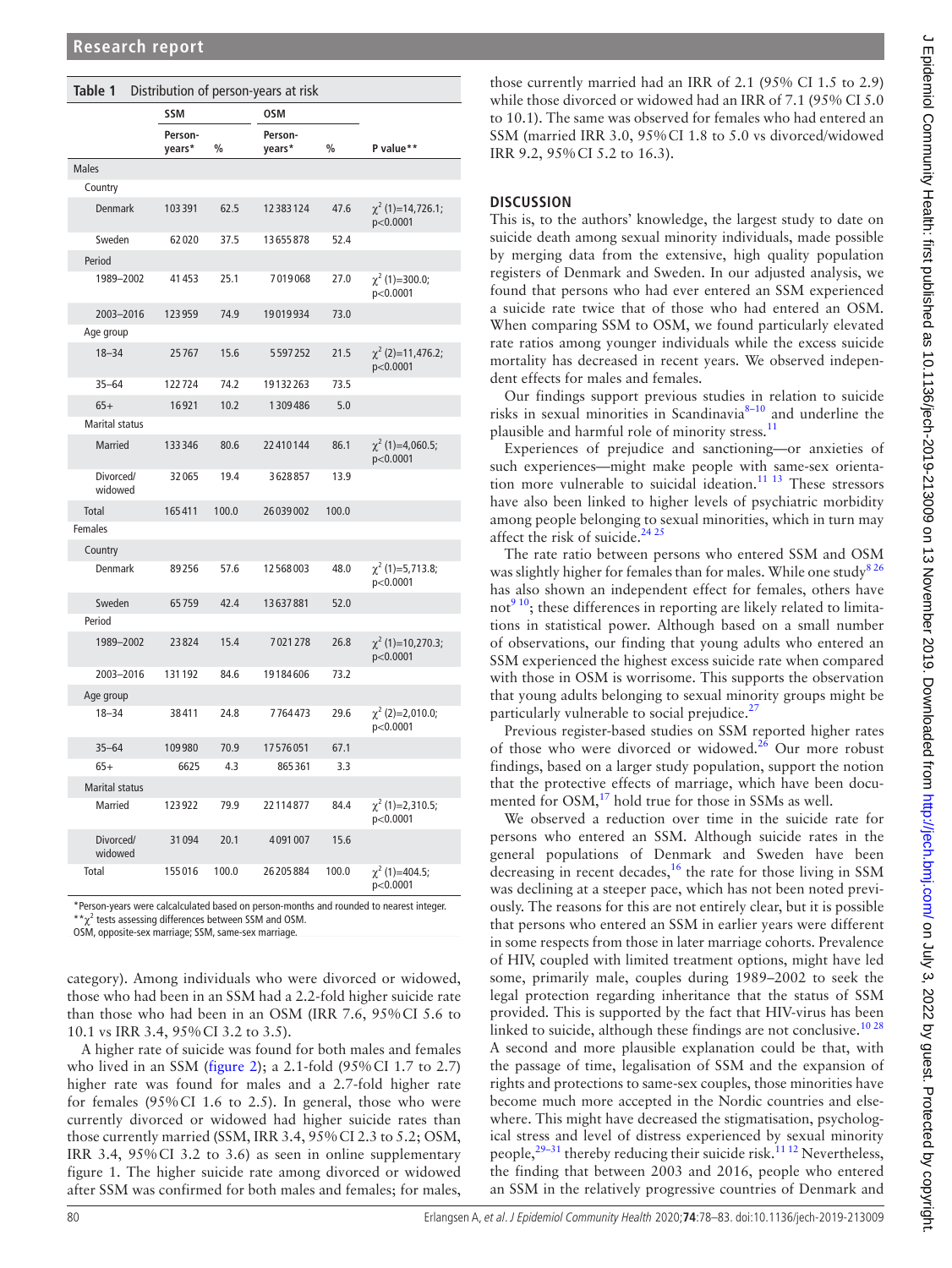



<span id="page-3-0"></span>**Figure 1** Adjusted IRRs for suicide for males and females. The following covariates were adjusted for: country, period, sex, age group, current civil status. In each interaction model the covariates that were not a part of the main model (presented) were included as adjusting covariates. For instance, when examining for interaction effects between country and type of marriage, the model was adjusted for calendar years, sex, age group and current civil status. IRR, incidence rate ratio.

Sweden continued to have a suicide rate that was around twice as high as that of people who entered an OSM is worrisome. This points to the critical need for better understanding of suicide risk and protective factors in sexual minority populations.

#### **Strengths and limitations**

Nationwide register data were collected on a uniform basis for both persons who entered SSM and OSM, thus, improving the internal validity. All individuals who entered an SSM were identified, avoiding selection and response biases. Longitudinal data allowed us to continuously account for changes in civil status. Furthermore, by including data on people who enter as well as re-enter SSM or OSM, we improved the external validity of the study. Attrition bias was avoided as register data allow for a complete follow-up. The lack of differentials in SSM and OSM suicide rates between Denmark and Sweden, supports the decision to combine the data from the two countries' registers. The long follow-up period of up to 28 years and nationwide data from two countries were other strengths of the study.

The findings of the current study pertain specifically to people who entered an SSM and may not be representative of all sexual minority individuals in Denmark and Sweden. Among persons who formed a new marriage, 0.7% entered an SSM. In comparison, about 1% of adults in Denmark and Sweden describe themselves as having a minority sexual orientation.<sup>45</sup> This is comparable to international estimates, although US reports range between 1.0% and 2.5%.<sup>[32](#page-5-21)</sup> The study population should thus be considered a subsample of persons in Denmark and Sweden with a same-sex orientation.

The suicide registration is evaluated as reliable in Denmark and Sweden.<sup>[21](#page-5-9)</sup> Still, to circumvent the impact of any misclassification of deaths, we included the secondary outcome of deaths by suicide and undetermined intent in our analyses. Furthermore, misclassification is not likely to have been systematically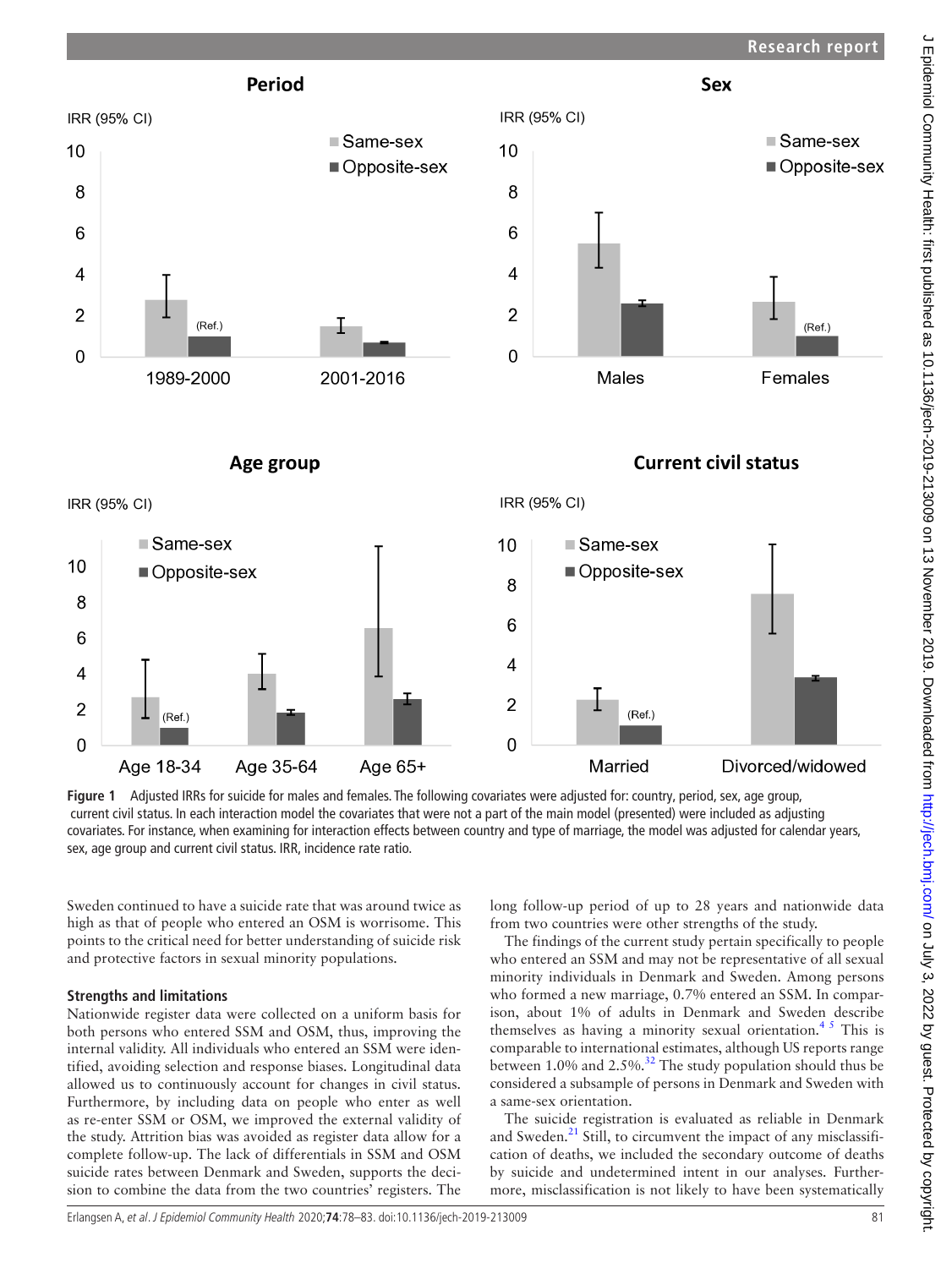|                             | Males |                     |                       | Females            |       |                         |                     |                                  |
|-----------------------------|-------|---------------------|-----------------------|--------------------|-------|-------------------------|---------------------|----------------------------------|
|                             | n     | IR (95% CI)         | $IRR1$ (95% CI)       |                    | n     | IR (95% CI)             | $IRR1$ (95% CI)     |                                  |
| Type of marriage            |       |                     |                       |                    |       |                         |                     |                                  |
| <b>SSM</b>                  | 69    | 41.7 [34.1, 49.4]   | 2.14 [1.69, 2.71]     | 刪                  | 28    | 18.1 [12.7, 23.4]       | 2.69 [1.62, 2.53]   |                                  |
| <b>OSM</b>                  | 4,382 | 16.8 [16.8, 16.9]   | 1 $[ref.]$            |                    | 1,692 | $6.5$ [6.4, 6.5]        | 1 $[ref.]$          |                                  |
| Country                     |       |                     |                       |                    |       |                         |                     |                                  |
| Denmark                     |       |                     |                       |                    |       |                         |                     |                                  |
| <b>SSM</b>                  | 51    | 49.3 [36.0, 62.6]   | 2.30 [1.75, 3.04]     |                    | 21    | 23.5 [12.9, 34.2]       | 3.56 [2.30, 5.49]   |                                  |
| <b>OSM</b>                  | 2.138 | 17.3 [17.2, 17.3]   | 1 $[ref.]$            |                    | 730   | 5.8 [5.8, 5.8]          | 1 $[ref.]$          |                                  |
| Sweden                      |       |                     |                       |                    |       |                         |                     |                                  |
| <b>SSM</b>                  | 18    | 29.0 [12.0, 46.0]   | 1.54 [0.97, 2.45]     |                    | 7     | 10.6 [0.9, 20.4]        | 1.85 [0.88, 3.90]   |                                  |
| <b>OSM</b>                  | 2,244 | 16.4 [16.4, 16.5]   | $0.90$ $[0.85, 0.95]$ |                    | 962   | $7.1$ [7.0, 7.1]        | 1.15 [1.04, 1.26]   |                                  |
| Period                      |       |                     |                       |                    |       |                         |                     |                                  |
| 1989-2002                   |       |                     |                       |                    |       |                         |                     |                                  |
| <b>SSM</b>                  | 23    | 55.5 [20.3, 90.7]   | 2.54 [1.68, 3.84]     | HН                 | 7     | 29.4 [-15.2, 74.0]      | 3.87 [1.83, 8.17]   | $\overline{\phantom{a}}$         |
| <b>OSM</b>                  | 1,258 | 17.9 [17.8, 18.0]   | 1 [ref.]              |                    | 476   | 6.8 [6.7, 6.9]          | 1 [ref.]            |                                  |
| 2003-2016                   |       |                     |                       |                    |       |                         |                     |                                  |
| <b>SSM</b>                  | 46    | 37.1 [27.5, 46.7]   | 1.42 [1.06, 1.91]     |                    | 21    | 16.0 [10.0, 22.0]       | 1.69 [1.09, 2.63]   |                                  |
| <b>OSM</b>                  | 3,124 | 16.4 [16.4, 16.5]   | 0.73 [0.68, 0.78]     |                    | 1,216 | $6.3$ [6.3, 6.4]        | 0.69 [0.62, 0.78]   |                                  |
| Age group                   |       |                     |                       |                    |       |                         |                     |                                  |
| 18-34                       |       |                     |                       |                    |       |                         |                     |                                  |
| <b>SSM</b>                  | 6     | 23.3 [-13.4, 60.0]  | 1.98 [0.89, 4.43]     |                    | 6     | 15.6 [-4.5, 35.8]       | 4.29 [1.91, 9.64]   |                                  |
| <b>OSM</b>                  | 565   | 10.1 [10.0, 10.2]   | 1 $[ref.]$            |                    | 282   | $3.6$ [ $3.6$ , $3.7$ ] | 1 $[ref.]$          |                                  |
| 35-64                       |       |                     |                       |                    |       |                         |                     |                                  |
| <b>SSM</b>                  | 54    | 44.0 [33.4, 54.6]   | 3.93 [2.97, 5.21]     | юн                 | 17    | 15.5 [8.5, 22.5]        | 4.15 [2.54, 6.79]   | HН                               |
| <b>OSM</b>                  | 3.475 | 18.2 [18.1, 18.2]   | 1.77 [1.61, 1.94]     |                    | 1,320 | $7.5$ $[7.5, 7.5]$      | 2.02 [1.76, 2.31]   |                                  |
| $65+$                       |       |                     |                       |                    |       |                         |                     |                                  |
| <b>SSM</b>                  | 9     | 53.2 [-31.3, 137.7] | 4.62 [2.39, 8.94]     |                    | 5     | 75.5 [-181.5, 332.5]    | 20.65 [8.51, 50.13] |                                  |
| <b>OSM</b>                  | 342   | 26.1 [25.4, 26.9]   | 2.59 [2.26, 2.98]     |                    | 90    | 10.4 [9.7, 11.1]        | 2.49 [1.95, 3.18]   |                                  |
| <b>Current civil status</b> |       |                     |                       |                    |       |                         |                     |                                  |
| Married                     |       |                     |                       |                    |       |                         |                     |                                  |
| <b>SSM</b>                  | 38    | 28.5 [20.7, 36.3]   | 2.07 [1.50, 2.86]     |                    | 16    | 12.9 [7.2, 18.6]        | 3.02 [1.84, 4.95]   |                                  |
| OSM                         | 2,874 | 12.8 [12.8, 12.9]   | 1 $[ref.]$            |                    | 987   | $4.5$ [4.4, 4.5]        | 1 $[ref.]$          |                                  |
| Divorced/widowed            |       |                     |                       |                    |       |                         |                     |                                  |
| <b>SSM</b>                  | 31    | 96.7 [36.6, 156.8]  | 7.07 [4.96, 10.08]    |                    | 12    | 38.6 [-0.6, 77.8]       | 9.19 [5.20, 16.25]  |                                  |
| <b>OSM</b>                  | 1,508 | 41.6 [41.2, 41.9]   | 3.27 [3.06, 3.48]     |                    | 705   | 17.2 [17.0, 17.4]       | 3.79 [3.43, 4.19]   |                                  |
|                             |       |                     |                       | 5<br>10<br>15<br>0 |       |                         |                     | 10 <sub>1</sub><br>20<br>30<br>0 |
|                             |       |                     |                       | IRR (95% CI)       |       |                         |                     | IRR (95% CI)                     |

<span id="page-4-0"></span>**Figure 2** Adjusted IRRs by type of marriage, country, period, age group and current civil status. The following covariates were adjusted for: country, period, age group, current civil status. In each interaction model the covariates that were not a part of the main model (presented) were included as adjusting covariates. For instance, when examining for interaction effects between country and type of marriage, the model was adjusted for period, age group and current civil status. IR, incidence rate per 100 000 person-years; IRR, incidence rate ratio; OSM, opposite-sex marriage; SSM, same-sex marriage.

different for participants entering SSM and OSM. A limitation of the study is that the nature of the data did not allow many factors to be considered that may have helped to explain findings about suicide rates, for example, stigma and discrimination, individual coping strategies, and social support. Although it would have been preferred, it was not feasible to include data on socioeconomic status or mental health as these were not available to both research teams.

## **Clinical implications**

**Research report**

People belonging to sexual minority groups sometimes anticipate negative sanctioning from clinicians,  $\frac{3}{3}$  making it important to promote positive encounters with healthcare providers. While more research is needed to better understand the underlying factors for suicide risk in SSM people, clinicians should be familiar with best practice guidelines for treating sexual minority people.[34 35](#page-5-23)

In sum, people who entered SSM were found to have a markedly higher rate of suicide than people who entered OSM in adjusted analysis. Although not representative for all sexual minority individuals and despite an improvement over time,

elevated rates were noted, in particular among females and younger individuals.

#### **Author affiliations**

1 Danish Research Institute for Suicide Prevention, Mental Health Centre Copenhagen, Copenhagen, Denmark

<sup>2</sup>Department of Mental Health, Johns Hopkins University Bloomberg School of Public Health, Baltimore, Maryland, USA

<sup>3</sup> Centre for Mental Health Research, Research School of Population Health, Australian National University, Canberra, Australian Capital Territory, Australia

## **What is already known on this subject**

► Excess suicide risks have been found for males and females living in same-sex marriages (SSMs), yet, little is known with respect to whether rates differ with respect to age group, period and current civil status. Furthermore, methodological shortcomings due to difficulties in sampling representative study groups have restrained researchers from drawing conclusions.